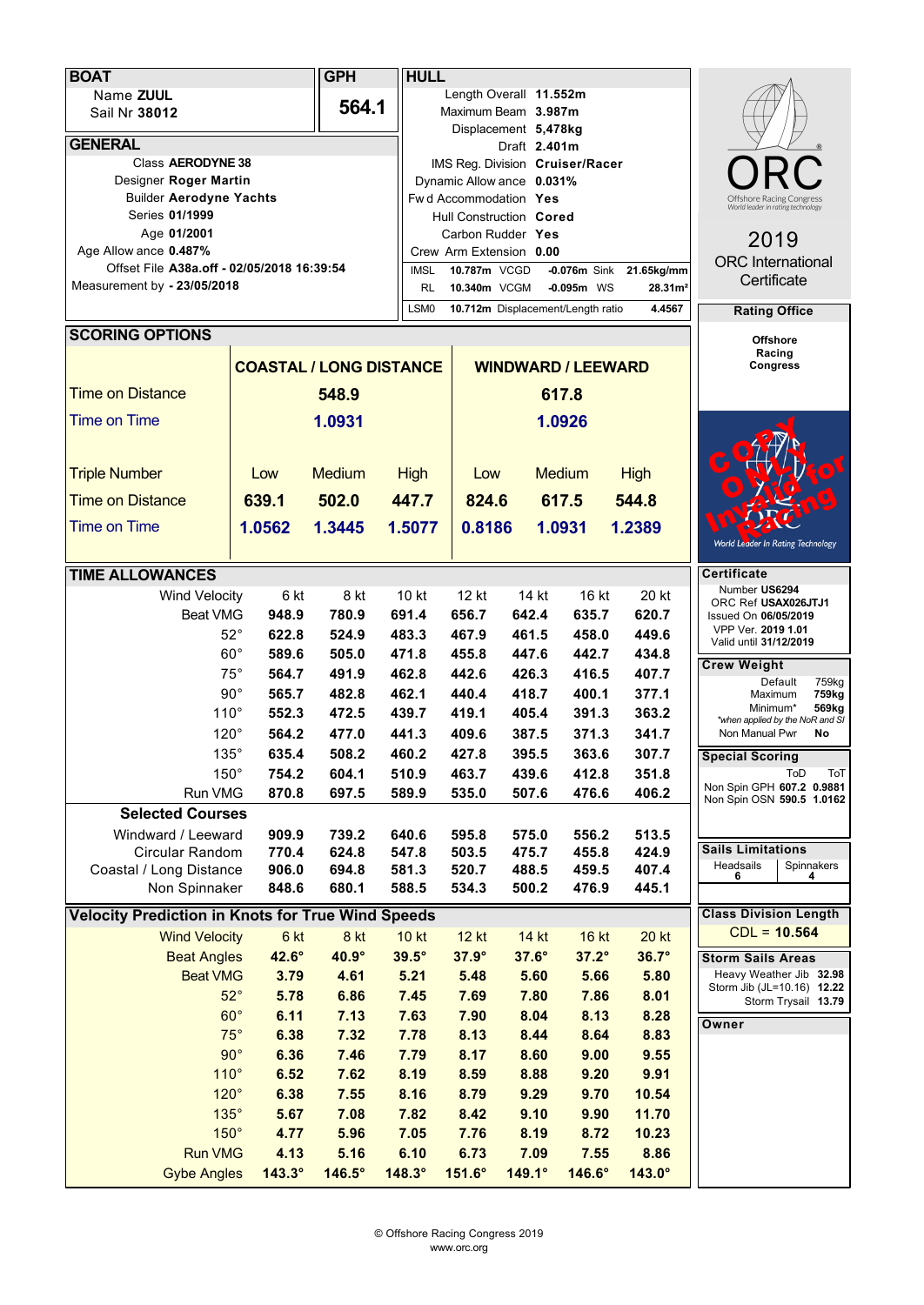| <b>BOAT</b>                                                                                                                                                                |             |                                                                  |                                   |                                                                      |  |  |  |  |  |  |  |  |
|----------------------------------------------------------------------------------------------------------------------------------------------------------------------------|-------------|------------------------------------------------------------------|-----------------------------------|----------------------------------------------------------------------|--|--|--|--|--|--|--|--|
|                                                                                                                                                                            |             | <b>INCLINING TEST AND FREEBOARDS</b>                             |                                   |                                                                      |  |  |  |  |  |  |  |  |
| Sail Nr 38012<br>Name ZUUL<br>File US6294<br>Data in meters/kilograms                                                                                                      |             | Inclining Test Boom Inclining                                    | <b>LCFD</b>                       |                                                                      |  |  |  |  |  |  |  |  |
|                                                                                                                                                                            |             | Flotation date 23/05/2018<br>1.449<br>FF.<br>1.463<br><b>FFM</b> | SG 1.0030<br><b>SFFP</b><br>0.069 |                                                                      |  |  |  |  |  |  |  |  |
| RIG                                                                                                                                                                        |             | 1.020<br>1.021<br>FAM<br>FA                                      | SAFP 11.164                       |                                                                      |  |  |  |  |  |  |  |  |
| Forestay Tension Aft<br>Spreaders 2<br>Inner Stay None Fitted<br>Runners 0                                                                                                 |             | 123.2<br>PD <sub>1</sub><br>286.4<br>W <sub>1</sub>              | <b>WD</b><br>5.036                |                                                                      |  |  |  |  |  |  |  |  |
| Carbon Mast Yes<br>Jumper Struts None                                                                                                                                      |             | 123.2<br>291.0<br>W <sub>2</sub><br>PD <sub>2</sub>              | <b>GSA</b><br>1.0                 |                                                                      |  |  |  |  |  |  |  |  |
| Taper Hollows No<br>Jib Furler No                                                                                                                                          |             | 123.2<br>W <sub>3</sub><br>PD <sub>3</sub><br>293.9              | 1.0<br><b>RSA</b>                 |                                                                      |  |  |  |  |  |  |  |  |
| Fiber Rigging No<br>Main Furler No                                                                                                                                         |             | 123.2<br>PD4<br>282.1<br>W4<br>LCF from stem on CL / on sheer    | PLM 9000.0<br>6.363 / 6.653       | <b>Offshore Racing Congress</b><br>World leader in rating technology |  |  |  |  |  |  |  |  |
| Lenticular Rigging No<br>Without Backstay No<br>Articulated Bowsprit No                                                                                                    |             | Maximum beam station from stem                                   | 7.474                             |                                                                      |  |  |  |  |  |  |  |  |
| P 15.758<br>E<br>0.128<br>MW<br>0.178<br>4.999<br>MDT1                                                                                                                     |             | RM Measured                                                      | 169.5kg·m                         | 2019                                                                 |  |  |  |  |  |  |  |  |
| IG 15.529<br>0.198<br>0.207<br>J<br>4.496<br>MDL1<br>GO                                                                                                                    |             | <b>RM Default</b>                                                | 158.8kg·m                         | <b>IMS Measurement</b>                                               |  |  |  |  |  |  |  |  |
| ISP 17.458<br>SFJ<br>0.270<br>MDT2<br>0.100<br>BD<br>0.165                                                                                                                 |             | Limit of positive stability / Stab. Index                        | 118.9° / 115.4                    | Certificate                                                          |  |  |  |  |  |  |  |  |
| <b>SPL</b><br>MDL <sub>2</sub><br>0.122<br><b>BAS</b><br>1.468<br>0.000<br>MWT 175.00<br><b>FSP</b><br>TL.<br>0.060<br><b>TPS</b><br>6.556<br>1.745<br><b>MCG</b><br>5.825 |             | Freeboard at mast at 4.766                                       | 1.182                             |                                                                      |  |  |  |  |  |  |  |  |
|                                                                                                                                                                            |             |                                                                  |                                   |                                                                      |  |  |  |  |  |  |  |  |
| <b>MIZZEN RIG AND SAILS</b>                                                                                                                                                |             | <b>PROPELLER</b>                                                 |                                   | Certificate                                                          |  |  |  |  |  |  |  |  |
|                                                                                                                                                                            |             | Installation Strut<br>Type Folding 2 blades                      | 0.413<br><b>PRD</b><br>PBW 0.105  | Number US6294<br>ORC Ref USAX026JTJ1                                 |  |  |  |  |  |  |  |  |
| N/A                                                                                                                                                                        |             | Twin Screw No                                                    | PIPA 0.0035                       | Issued On 06/05/2019                                                 |  |  |  |  |  |  |  |  |
|                                                                                                                                                                            |             | ST <sub>1</sub><br>0.041<br>ST3<br>0.180                         | ST <sub>5</sub><br>0.265          | VPP Ver. 2019 1.01                                                   |  |  |  |  |  |  |  |  |
|                                                                                                                                                                            |             | ST2 0.180<br>ST <sub>4</sub><br>0.112                            | EDL 0.885                         | Valid until 31/12/2019                                               |  |  |  |  |  |  |  |  |
|                                                                                                                                                                            |             |                                                                  |                                   |                                                                      |  |  |  |  |  |  |  |  |
| <b>COMMENTS</b>                                                                                                                                                            |             | <b>MOVABLE BALLAST</b>                                           |                                   |                                                                      |  |  |  |  |  |  |  |  |
|                                                                                                                                                                            |             |                                                                  |                                   |                                                                      |  |  |  |  |  |  |  |  |
|                                                                                                                                                                            |             |                                                                  |                                   |                                                                      |  |  |  |  |  |  |  |  |
|                                                                                                                                                                            |             | N/A                                                              |                                   |                                                                      |  |  |  |  |  |  |  |  |
|                                                                                                                                                                            |             |                                                                  |                                   |                                                                      |  |  |  |  |  |  |  |  |
|                                                                                                                                                                            |             | <b>BILGEBOARD</b>                                                |                                   |                                                                      |  |  |  |  |  |  |  |  |
|                                                                                                                                                                            |             | <b>BS</b><br>BT                                                  | <b>BA</b>                         |                                                                      |  |  |  |  |  |  |  |  |
|                                                                                                                                                                            |             | BF<br>BX                                                         |                                   |                                                                      |  |  |  |  |  |  |  |  |
|                                                                                                                                                                            |             | BC<br>BY                                                         |                                   | <b>World Leader In Rating Technology</b>                             |  |  |  |  |  |  |  |  |
| <b>SAILS (Maximum Areas)</b>                                                                                                                                               |             |                                                                  |                                   |                                                                      |  |  |  |  |  |  |  |  |
| <b>Mainsail</b><br><b>MHB</b><br><b>MUW</b><br><b>MTW</b><br><b>MHW</b><br><b>MQW</b>                                                                                      |             | Area (r) Formula<br>Area                                         |                                   |                                                                      |  |  |  |  |  |  |  |  |
| 0.300<br>1.35<br>2.29<br>4.30<br>3.52                                                                                                                                      |             | 50.37                                                            |                                   | 51.60 P/8 $\cdot$ (E + 2 MQW+ 2 MHW + 1.5 MTW + MUW + 0.5 MHB)       |  |  |  |  |  |  |  |  |
| Symmetric                                                                                                                                                                  |             |                                                                  |                                   |                                                                      |  |  |  |  |  |  |  |  |
| Not Available                                                                                                                                                              |             |                                                                  |                                   |                                                                      |  |  |  |  |  |  |  |  |
| <b>SLE</b><br><b>SL</b><br><b>SHW</b><br><b>SFL</b><br><b>Asymmetric</b><br><b>SLU</b><br>19.79<br>16.83<br>18.31<br>11.09<br>10.81<br>on centerline                       |             | 168.36                                                           |                                   |                                                                      |  |  |  |  |  |  |  |  |
| <b>HEADSAILS</b>                                                                                                                                                           |             | $AS \cdot (SFL + 4 \cdot SHW) / 6$                               |                                   |                                                                      |  |  |  |  |  |  |  |  |
| Area = $0.1125 \cdot HLU \cdot (1.445 \cdot HLP + 2 \cdot HQW + 2 \cdot HHW + 1.5 \cdot HTW + HUW + 0.5 \cdot HHB)$                                                        |             |                                                                  |                                   |                                                                      |  |  |  |  |  |  |  |  |
| HHB HUW HTW HHW HQW<br>HLP<br>HLU                                                                                                                                          |             | Area Btn Fly Meas.Date Material Comment                          |                                   |                                                                      |  |  |  |  |  |  |  |  |
| 0.08<br>0.70<br>1.32 2.45<br>3.56<br>15.60<br>37.71<br>4.67                                                                                                                |             |                                                                  |                                   |                                                                      |  |  |  |  |  |  |  |  |
|                                                                                                                                                                            |             |                                                                  |                                   | 2019 LIGHT-MED HEADSAIL                                              |  |  |  |  |  |  |  |  |
|                                                                                                                                                                            |             |                                                                  |                                   |                                                                      |  |  |  |  |  |  |  |  |
|                                                                                                                                                                            |             |                                                                  |                                   |                                                                      |  |  |  |  |  |  |  |  |
|                                                                                                                                                                            |             |                                                                  |                                   |                                                                      |  |  |  |  |  |  |  |  |
|                                                                                                                                                                            |             |                                                                  |                                   |                                                                      |  |  |  |  |  |  |  |  |
|                                                                                                                                                                            |             |                                                                  |                                   |                                                                      |  |  |  |  |  |  |  |  |
|                                                                                                                                                                            |             |                                                                  |                                   |                                                                      |  |  |  |  |  |  |  |  |
|                                                                                                                                                                            |             |                                                                  |                                   |                                                                      |  |  |  |  |  |  |  |  |
|                                                                                                                                                                            |             |                                                                  |                                   |                                                                      |  |  |  |  |  |  |  |  |
| <b>MEASUREMENT INVENTORY</b>                                                                                                                                               |             | <b>MEASUREMENT INVENTORY</b>                                     |                                   |                                                                      |  |  |  |  |  |  |  |  |
| Measurer<br>ld                                                                                                                                                             |             | Item Tank Use<br>Tank Type                                       | Capcty<br>Dist.                   | <b>VCG Condtn Description</b>                                        |  |  |  |  |  |  |  |  |
| Date                                                                                                                                                                       | Tank        |                                                                  | 0.00                              | 0.00<br>20.0                                                         |  |  |  |  |  |  |  |  |
| Comment<br>ld                                                                                                                                                              | <b>Item</b> | Weight Distance                                                  | <b>VCG Description</b>            |                                                                      |  |  |  |  |  |  |  |  |
| <b>VCG Description</b><br>Weight Distance<br><b>Item</b><br>ld                                                                                                             |             |                                                                  |                                   |                                                                      |  |  |  |  |  |  |  |  |
| 0.0<br>0.00<br>Anchor<br>a                                                                                                                                                 |             |                                                                  |                                   |                                                                      |  |  |  |  |  |  |  |  |
| <b>Weight Description</b><br>ld<br><b>Item</b>                                                                                                                             |             |                                                                  |                                   |                                                                      |  |  |  |  |  |  |  |  |
|                                                                                                                                                                            |             |                                                                  |                                   |                                                                      |  |  |  |  |  |  |  |  |
|                                                                                                                                                                            |             |                                                                  |                                   |                                                                      |  |  |  |  |  |  |  |  |
|                                                                                                                                                                            |             |                                                                  |                                   |                                                                      |  |  |  |  |  |  |  |  |
|                                                                                                                                                                            |             |                                                                  |                                   |                                                                      |  |  |  |  |  |  |  |  |
|                                                                                                                                                                            |             |                                                                  |                                   |                                                                      |  |  |  |  |  |  |  |  |
|                                                                                                                                                                            |             |                                                                  |                                   |                                                                      |  |  |  |  |  |  |  |  |
|                                                                                                                                                                            |             |                                                                  |                                   |                                                                      |  |  |  |  |  |  |  |  |
|                                                                                                                                                                            |             |                                                                  |                                   |                                                                      |  |  |  |  |  |  |  |  |
|                                                                                                                                                                            |             |                                                                  |                                   |                                                                      |  |  |  |  |  |  |  |  |
|                                                                                                                                                                            |             |                                                                  |                                   |                                                                      |  |  |  |  |  |  |  |  |
|                                                                                                                                                                            |             |                                                                  |                                   |                                                                      |  |  |  |  |  |  |  |  |
|                                                                                                                                                                            |             |                                                                  |                                   |                                                                      |  |  |  |  |  |  |  |  |